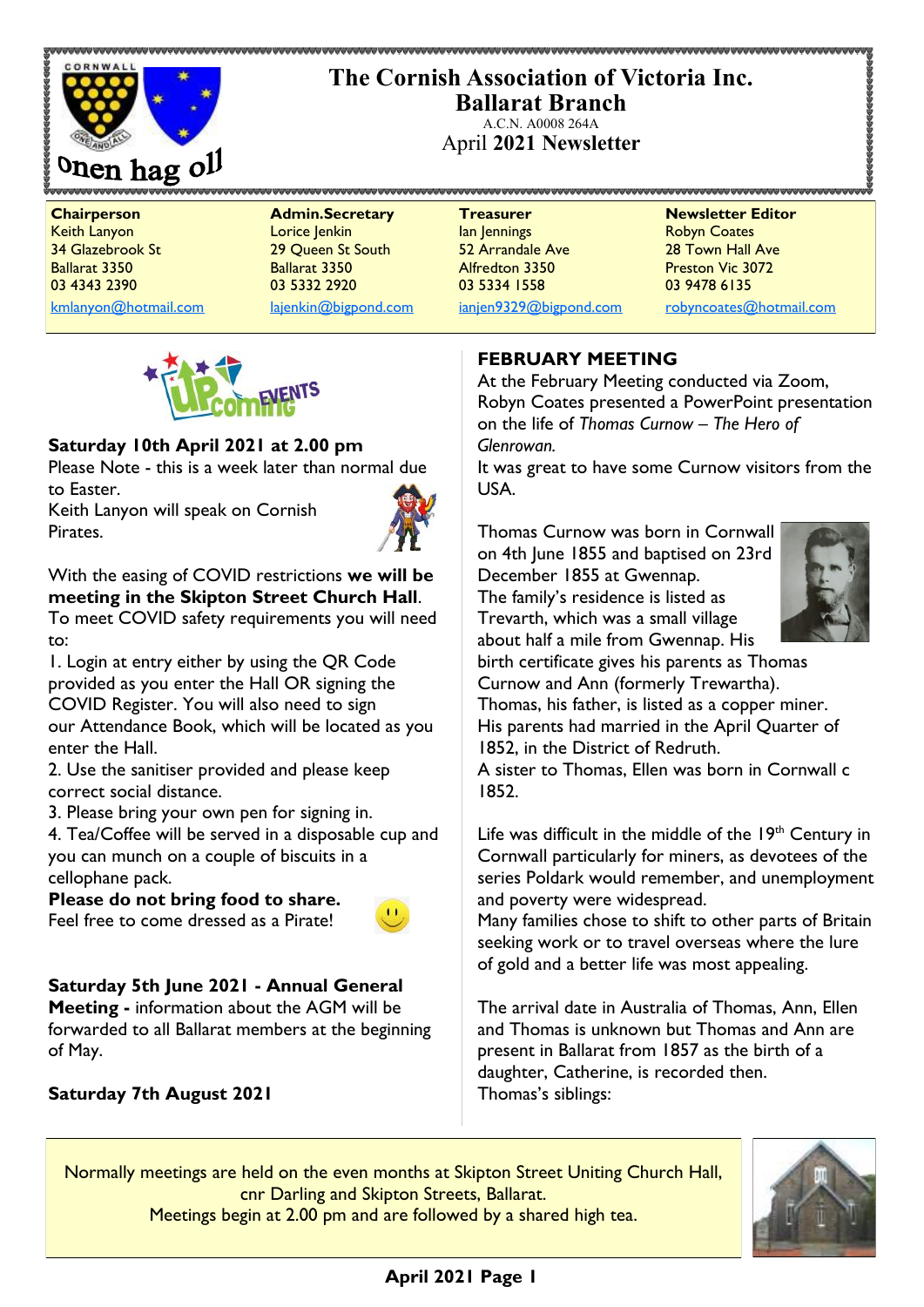Ellen (c1852 Cornwall-1931 Ballarat) married William Ellis in 1872 Catherine (1857 Ballarat – 1882 Launceston) married John Trudgean (Trudgeon/Trudgian) in 1882 in Launceston James (1860 Gordon – 1860 Gordon) James (1861 Mt Egerton – 1881 Ballarat) William Henry (1864 Egerton- 1864 Egerton) Johanna (1865 Mt Egerton – 1941 Royal Park) married William Bray in 1891 Mary Elizabeth (1868 Ballarat –UK maybe NSW) married Arthur Henry Hames in 1889 Florence Emma (1871 Ballarat – 1952 Launceston) married Henry Ernest Cutts in 1892.

Ann Curnow died in Ballarat in April 1890 and Thomas Curnow snr died in Ballarat in May 1896. Both are buried in the same grave as their son Thomas along with their grandson Leonard James. Thomas studied to be teacher in the 1870s and in July 1876 he was appointed Head Teacher at State School 1742 in the township of Glenrowan, a small town in a farming district located about 220 kilometres north east of Melbourne on the road and railway line to Wodonga.

Glenrowan State School was a small rural school

with classes first being conducted in a Post Office Storeroom, about a mile from the township of Glenrowan. Thomas Curnow was its first teacher and it had an average attendance of 28 pupils.



His salary was about £140 per year.

Thomas Curnow was married on 1st July 1878 to Jean Isabella Mortimer, at the residence of the bride's mother, Jane Mortimer, in Glenrowan.



Their marriage certificate shows they were married by licence

according to the rites and ceremonies of the Wesleyan Methodist Church by Rev. Henry Galloway.

Thomas is aged 23 years and born in Cornwall and Jean 19 years and born in Wangaratta.

Her father is listed as David Mortimer, a miner and Jean is married with the written permission of her mother Jane Mortimer.

Into this peaceful life came the infamous Kelly gang who had family living not far from Glenrowan and who had grown up in the area, so knew the district and its hideouts well.

They were wanted for armed robberies throughout Victoria and NSW and also for murder.

Arrested in 1870 for associating with bushranger Harry Power, Ned Kelly was first convicted for stealing horses and imprisoned for three years. He fled to the bush in 1878 after being indicted for the attempted murder of a police officer at the Kelly family's home.

After he, his brother Dan, and two associates fatally shot three policemen, the Government of Victoria proclaimed them outlaws.

The Gang established a base at the Glenrowan Hotel, determined to fight it out with police when they came.

Kelly planned to derail the expected train carrying the police.

Enter our Cornish School teacher, Thomas Curnow, into this saga.

Kelly and his gang had ambushed many of the Glenrowan locals and held them hostage at the local hotel, but Thomas Curnow managed to convince Ned Kelly to let him to take his wife, child and sister home.

His decision to alert the engine driver using a candle and red scarf saved many lives by stopping the train from being derailed.

When the attempt to derail and ambush the police train failed Kelly and his gang engaged in a final violent confrontation with the Victoria Police at Glenrowan on 28th June 1880 resulting in a few deaths.

Ned Kelly and his gang were subsequently arrested.

With many Kelly sympathisers in the district, Thomas Curnow would not have been a popular man and he would have been concerned for his and his family's safety so he requested an immediate teaching transfer back to his home town of Ballarat.

A few weeks after the siege at Glenrowan, the Kelly Reward Board was established as a means of distributing the Kelly reward money - £8 000. In April 1881, sixty-seven claimants were rewarded with amounts ranging from £800 to Superintendent Hare (Police Officer) and £550 to Thomas Curnow. Curnow also received an additional £450.

On Friday 22nd July 1881, at the annual Presentation of Medals and Certificates by the Victorian Humane Society, Thomas Curnow was awarded the Silver Medal of the Society.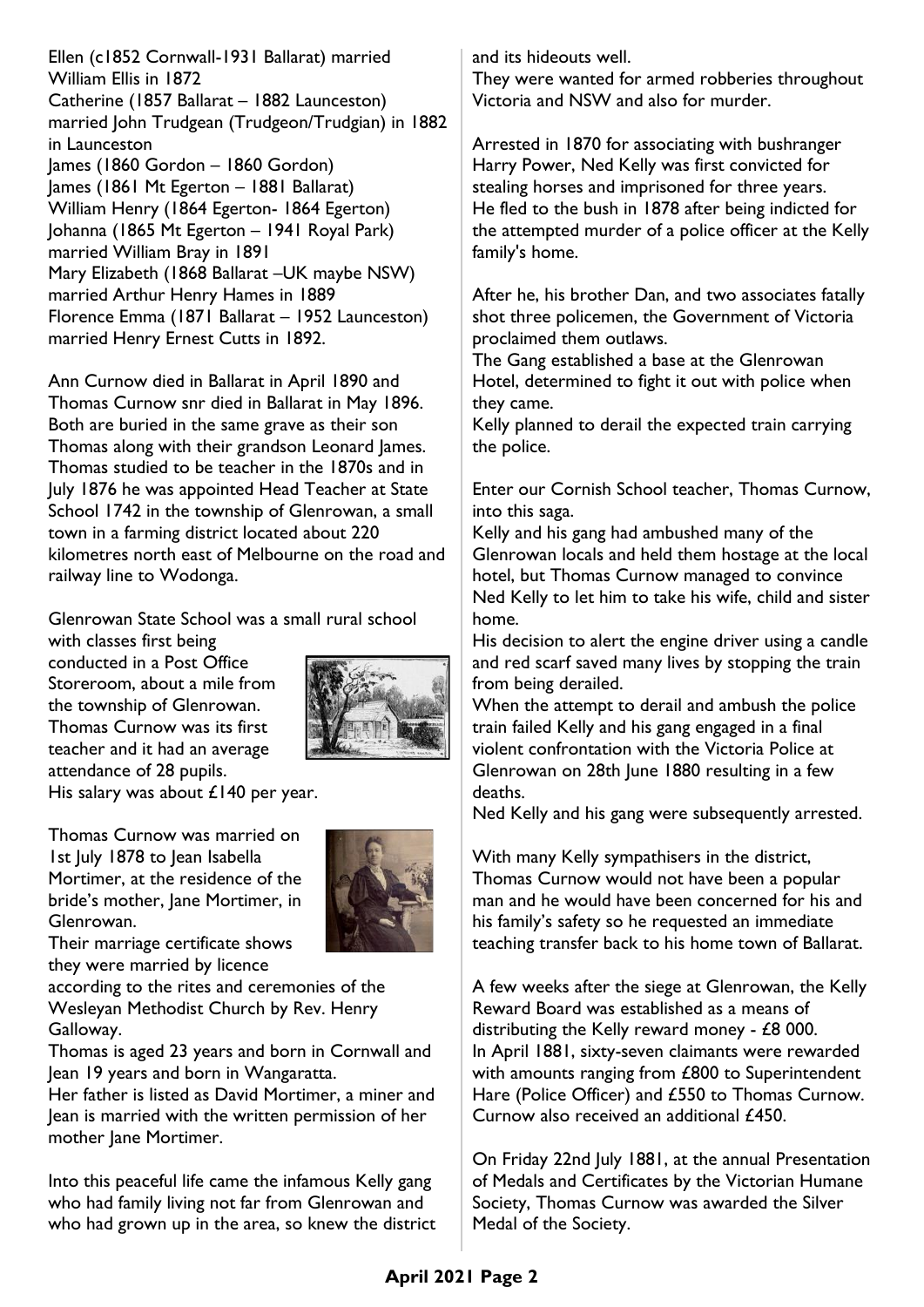*For the great bravery displayed by him and the risk to his own life incurred in generously signalling the approaching train with the police at Glenrowan, a few hours prior to the Kelly capture. Unanimously voted for the Silver Medal.*

Thomas Curnow taught at two Ballarat schools – Dana Street and Urquhart Street – until his retirement on  $30<sup>th</sup>$  lune 1915. He had taught for 38 years and he retired with a pension of £145.13.4 per annum. His retirement was newsworthy and is reported in many newspapers across Australia.

Thomas Curnow was for many years associated with the Ballarat City Fire Brigade as secretary or treasurer and was also elected secretary of the Victorian Country Fire Brigades Association in 1886 – a position he maintained for many years. Thomas was a member of the Masonic Lodge and held the position of Worshipful Master of St John's Lodge Ballarat in 1887.

Thomas and Jean's children:

- . Muriel Maude Jane 1879-1952 m James Patrick Philbin 1904
- . Isobel Kathleen 1881- 1934 m William Laurence Burch 1922
- Thomas b 1883- 1918
- Still born twins 1886
- Leonard James 1887- 1958 m Olive Tolliday 1911

Three of the four children of Thomas and Jean Curnow saw service in the First World War. Their daughter Isobel was an Army Nurse on Lemnos Island in the Aegean Sea.

Their son Thomas was a member of the 57th Battalion and was killed in action on 8th August 1918 at Harbonnieres (located east of Villers Bretonneux) aged 35 years

Another son, Leonard, was a member of the  $24<sup>th</sup>$ reinforcements /14th Battalion and was on board HMAT A70 (Ballarat) when she was torpedoed off the coast of Cornwall near The Lizard on ANZAC Day in 1917. He later was a member of the 57th and 58th Battalions and was badly wounded during the War.

Thomas Curnow died in Ballarat on 20th December 1922 in a Private Hospital in Webster Street. He was buried on 21st December 1922 in the Ballarat Old Cemetery. He had lived for 64 years in Victoria.

His grave bears the simple inscription, 'Our Loved One. Ginge Curnow'



Jean Curnow, his widow,

died aged 86 on 22nd March 1945 in Essendon – parents David Mortimer/Jean Benzie Douglas – she is buried in the Melbourne General Cemetery with her son and daughter-in-law - Leonard and Olive Curnow.

Thomas Curnow, a Cornishman, was undoubtedly a very courageous young man in his desire to protect his family and friends from the villainous Ned Kelly and his gang.

The way he tried to befriend Ned Kelly was admirable but today would be thought to be foolhardy.

By escaping to warn the driver of the train, countless lives were saved and with the subsequent capture of Ned Kelly, Thomas's heroism should be more widely known.

It was recognised in his lifetime but sadly nowadays little mention is made of Thomas's actions in the story of the notorious Kelly Gang.

## **INTERESTING COMPARISON**

Listed on the left hand side of the table are the top 13 Surnames from people living in Cornwall from the 1881 Census and on the right hand side the top 13 Surnames from people living in Cornwall published in March 2021.

| <b>SURNAMES</b><br>1881 | total | <b>SURNAMES</b><br>2021 | total |
|-------------------------|-------|-------------------------|-------|
| <b>Williams</b>         | 6800  | <b>Williams</b>         | 5796  |
| <b>Thomas</b>           | 5132  | Smith                   | 4908  |
| <b>Richards</b>         | 4269  | Thomas                  | 3795  |
| <b>Rowe</b>             | 3748  | Jones                   | 3568  |
| Harris                  | 2936  | <b>Richards</b>         | 3231  |
| <b>Roberts</b>          | 2460  | Taylor                  | 2693  |
| Martin                  | 2437  | <b>Brown</b>            | 2684  |
| <b>Stephens</b>         | 2348  | Rowe                    | 2580  |
| Pearce                  | 2348  | <b>Roberts</b>          | 2533  |
| James                   | 2346  | <b>Harris</b>           | 2362  |
| Johns                   | 2243  | Martin                  | 2206  |
| Mitchell                | 2072  | <b>Mitchell</b>         | 2145  |
| Pascoe                  | 2060  | James                   | 1789  |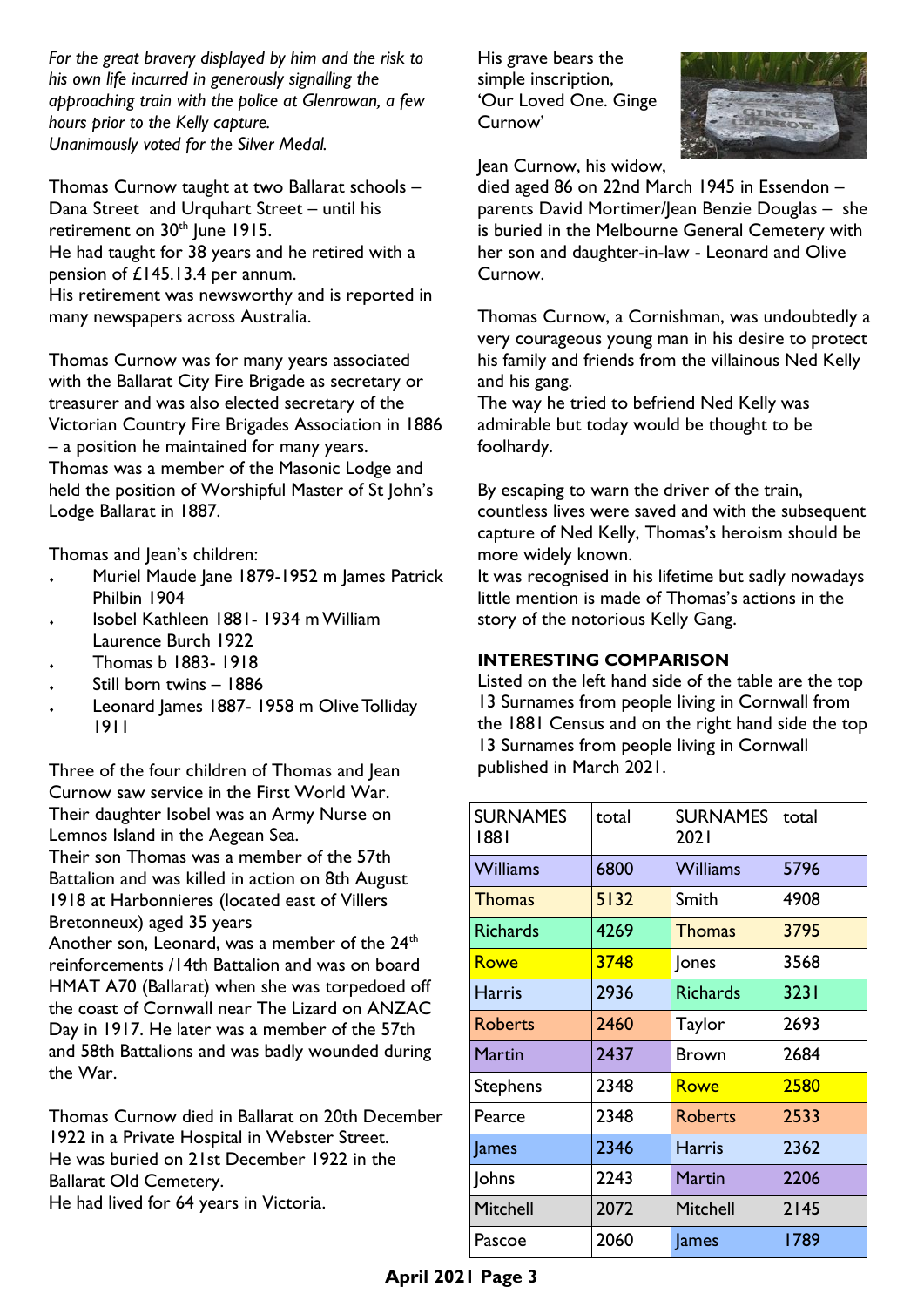#### **FOUND WHILST BROWSING TROVE**

(the collection of digitised newspapers held at the National Library of Australia in Canberra)

Argus (Melbourne, Vic. : 1848 - 1957), Saturday 20 August 1938, page 11

#### **TIME RINGS ITS CHANGES IN CORNWALL**

The Young Folk are Becoming Clerks and Mechanics, but Old Customs Still Cling

By A SPECIAL CORRESPONDENT By Tre, Pol, and Pen You shall know the Cornishmen.

NOW that the "Cornish Riviera" has been claimed as being in the first rank as a popular and fashionable holiday resort, Cornwall's age-old reserve and aloofness from the rest of England has suffered many breaches.

Old traditions of dress and calling are disappearing; cropped heads and town clothes are the fashion in fishing villages and on farms now that motor-buses ply from the cities to all parts of the county.

Many villages have suffered a complete change; scarcely a cottage is without its sign offering amenities of board and bed to tourists. The old people have turned boarding-house keepers, and the whole population gets a living from summer visitors.

Cornish lads are forsaking the brave calling of their fishermen ancestors to become clerks and mechanics.

In out-of-the-way places, known to few from the rest of England, and kept jealously secret by those few, old Cornwall still persists.

There the people speak with a comely lilt, as the Welsh do, to whom they are akin, being Celtic. And they owe kinship to none of the rest of the English the Saxons against whom in the old days they warred so heartily.

Where they live is the end of the English world, washed by the sea on three sides and bounded on the landward side by a river, and this had bred in them a robust aloofness; their eyes are turned outwards over the sea, and they are notable sailors. Ancient men and women may still be heard speaking of "going up to England," by which they mean an excursion into the next county.

More insular than the insular English, the people of Cornwall have remained much more Celtic in type than people in any other part of the country, and of all Cornwall there is no part in which, as Lord Courtney has written, "we meet with probably so pure a breed of human beings" as in Penzance and Land's End district.

In some parts of the county, notably in the extreme west, traces will be found in swarthy complexions and raven tresses of Spanish blood, dating from Armada days.

Some people believe that here is Phoenician blood, too, from the days when merchants from Carthage came trading for Cornish tin.

CORNISHMEN are apt to impress the stranger at first as rather a sombre, humourless race.

On nearer acquaintance they reveal all the Celt's readiness of speech and love of words for their own sake.

Their courtesy is great, and one will still find those natural good manners which Wilkie Collins noted. "The manners of the Cornishmen of all ranks," he wrote, "down to the lowest, are distinguished by courtesy - a courtesy of that kind which is quite independent of artificial breeding, and which proceeds solely from natural motives of kindness and from an innate anxiety to please. Few of the people pass you without salutation."

Cornwall's history since the ancient days of bloody affrays against the Saxons is slight.

Cornishmen stood stoutly for the Stuarts in the Civil Wars, and many churches possess letters of thanks from Charles I.

But surely no other county possesses such great store of legend and story as Cornwall, dark stories of smuggling and wrecking, the beautiful medieval legends woven about King Arthur.

AT Tintagel Head, a few miles from Camelford (the Camelot of Arthurian legend) stands the ruins of the castle where King Arthur held court, and his spirit still hovers there, it is said, in the shape of the redlegged chough, a rare and beautiful Cornish bird.

Near by, in a desolate valley, is old Merlin's cave, and the mythical land of Lyonesse is said to lie submerged beneath the waves between Land's End and the Scilly Isles.

On Land's End, at Sennen - the last village in England, where stand England's last church and last inn - there was fought a terrific battle, in which King Arthur and the local chiefs drove off invading Danes with terrible slaughter.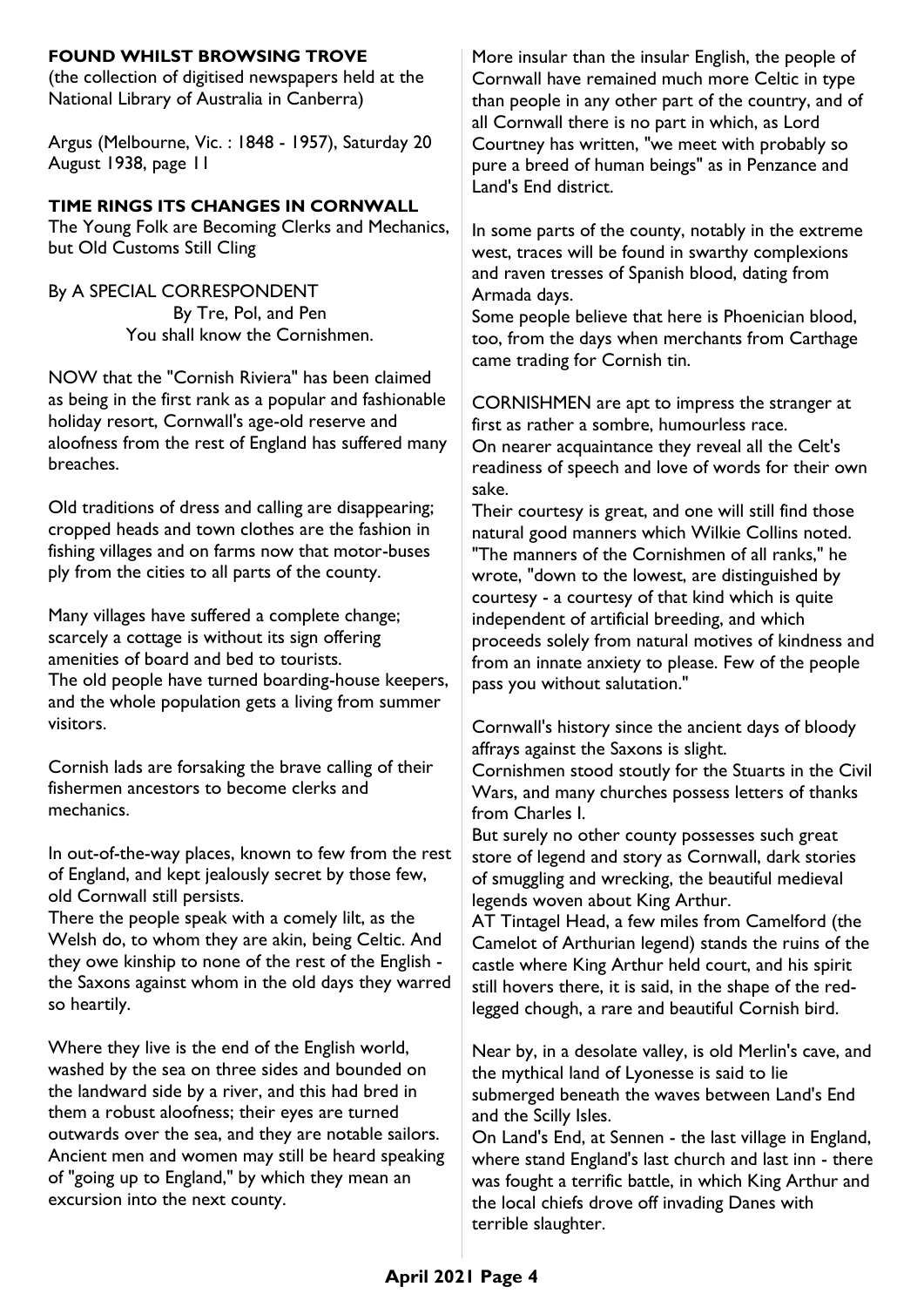Grim tales of wrecking and smuggling, of stout ships lured to destruction on the wild Cornish coast, and of fierce encounters between the "gentlemen" and excise-men, make up the private history of Cornwall.

They are the stuff from which romantic writers (notably Quiller-Couch, himself a Cornishman) have woven yarns of adventure.

One of the favourite haunts of wreckers was a hard porphyry rock, lying half-way between Lizard Point and the Scillies, which at high water is submerged a couple of feet.

It received its name of "The Wolf Rock" from a wolflike howling which arose when the waves were driven into a hollow ridge; this howling served as a warning to mariners fogbound off that wild coast, until the wreckers, by filling the hollow, gagged the wolf and silenced the natural foghorn.

There is scarcely a coastal inn in Cornwall that has not at some time been the haunt of smugglers, and the Sennen Inn on Land's End is said to be built over a vast cavern used by smugglers as a secret hoarding place.

Churches, too, were favourite hiding places for smuggled goods, and a parson finding a keg of spirits on his doorstep in the morning would know that his church held a secret into which it were better not to pry too closely.

At Helston, we find traces of a lighter, more comely tradition in the celebrated floral dance, whose origin and the origin of its curious local appellation of "furry" dance are lost in a distant pagan Celtic past. It is almost certainly a survival probably the only genuine survival, as distinct from self-conscious revivals - of the ancient May Day rejoicings in the advent of spring and the awakening of nature. Many archaeologists hold that this annual May-time dance is the oldest English custom, and it is probably related to the Roman Floralia.

In England, as we know from Chaucer, it was customary once for everyone, high and low, to go out on the first May morning at an early hour "to fetch flowers fresh."

The flowers and young foliage were brought back with music and rejoicing to the town and used to decorate the houses.

This was called "going a Maylng."

In Helston, preparation for the Furry dance is made by adorning the houses with bright oak leaves and the streets with arches of sycamore.

The Floral Dance is held on May 8, and on that day the people of Helston are early astir, roused by the vigorous strains of the town band playing the furry tune; lads with lily of the valley in their button-holes, and lasses in their Sunday summer finery, assemble for the before-breakfast dance.

After breakfast there is the children's dance, and at noon the full dress dance led by the dignitaries of the town and their wives and daughters.

By noon the little town is thronged with visitors, borne thither by motor-buses from all parts of the West Country.

THE peculiar tradition of the Furry dance requires that the dancers, on their hilarious passage through the town, pass in at the front door of a great many houses, selected beforehand, and out at the back door.

The band leads the way, getting into extraordinary and diverting difficulties in narrow passages, and stout citizens step bravely after.

There is a charming lack of self-consciousness among the dancers; the whole festival is very jolly and unaffected, un-manned by any effect of "stunting."

Cornishmen are rovers not only as sailors - half of them seem to be in the Navy, or at least naval reservists - but the Cornish miner has found his way into every part of the world.

It has been said that wherever a hole is sunk on the face of the earth, a Cornishman will be found at the bottom of it grubbing for metal.

And wherever he goes he takes with him the traditional dress of the Cornish miner: thick flannel shirt, trousers, and coat of canvas, and skullcap, surmounted by a specially hardened round felt hat.

Once there was a Cornish language, akin to Welsh and the tongue of Brittany, but it survives only in a few vocabularies and in odd expressions used in Cornwall still.

But it has left its impress in the singing rhythm of Cornish English.

\*\*\*\*\*\*\*\*\*\*\*\*\*\*\*\*\*\*\*\*\*\*\*

**CLOCK SHOWING CORNISH TIME**

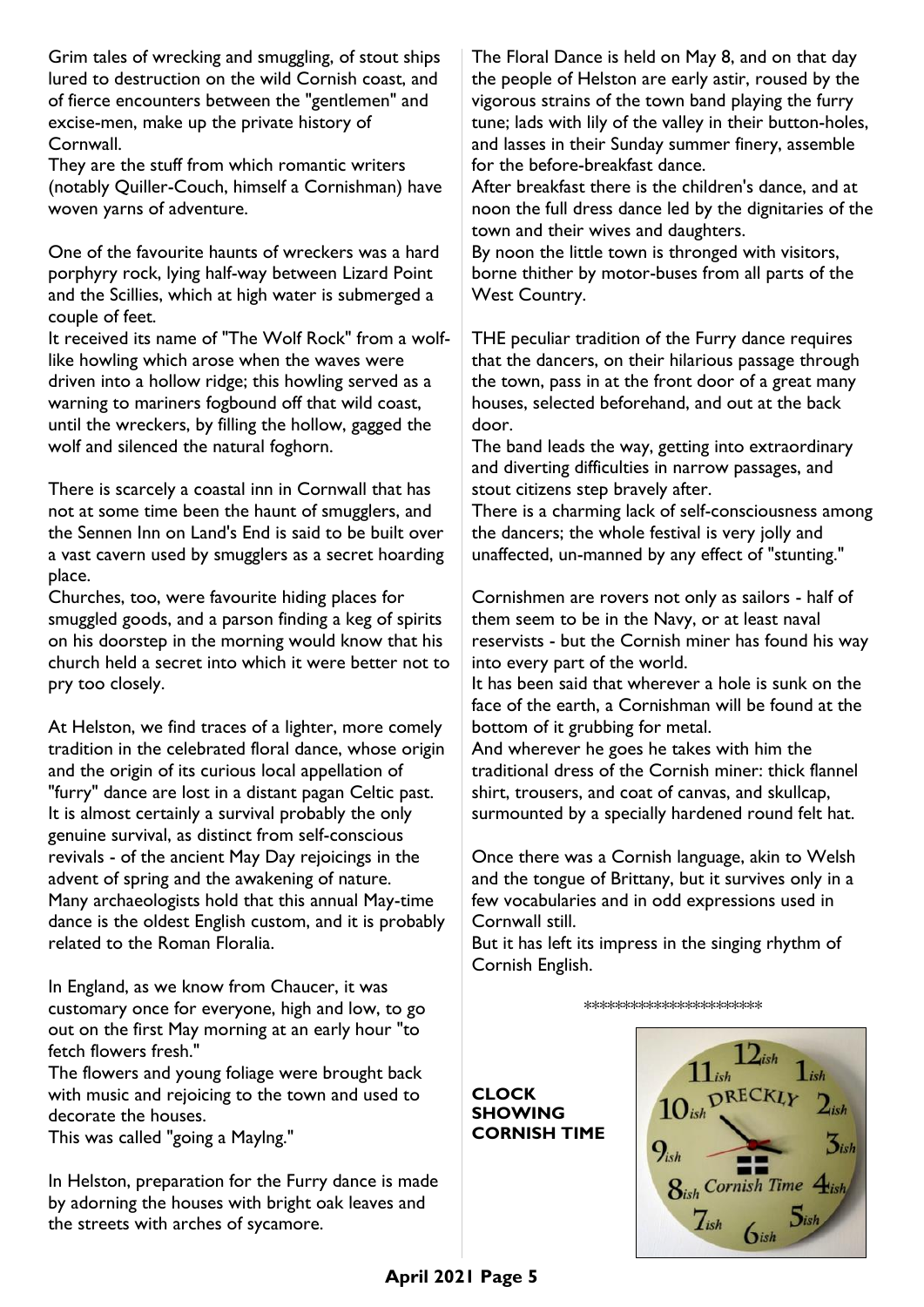#### **CORNISH CHARACTERS AND STRANGE EVENTS: THE PIRATES AT PENZANCE** Sabine Baring-Gould 1909



An event occurred at Penzance, in the year 1760, that deserves to be remembered.

Great Britain had been engaged in the Seven Years War; and notwithstanding the successes of 1759, when Rodney bombarded Havre, Boscawen had routed and dispersed the Toulon fleet off Lagos, and Hawke had defeated the fleet of De Conflans near Quiberon, there was still a certain amount of alarm in the country; a dread of predatory incursions, and if this fear existed inland, it was most acute upon the coast.

On the night of the 29-30th September Penzance was alarmed by the firing of guns, and soon after by the intelligence that a large ship of a strange appearance had run ashore near Newlyn. Half Penzance poured out in that direction in the grey of early morning.

But on reaching the strand they were panic-stricken to see on the ship, and drawn up on the beach, a number of ferocious-looking individuals with baggy trousers, and red fezes on their heads, and each armed with a scimitar, and with brass-mounted pistols stuck in their girdles.

Thereupon the half of Penzance that had turned out now turned tail and made the best of their way back to the town, crying out that the Turks had landed and were intent on massacring the inhabitants of Penzance, plundering their houses, and carrying away their wives and children into captivity to become galley-slaves or to fill the harems of these Moslem monsters.

A volunteer company was called out, the drum beat to arms, and marched to the beach, where they found 172 men, who were surrounded, deprived of their weapons, and marched to a spacious building called "The Folly," that stood on the Western Green.

As there were some of the captives who could speak the *lingua franca*, and there was here and there to be found a magistrate or an officer who had a limited knowledge of French, it was at last elicited from these men that they were the crew of an Algerine corsair, carrying twenty-four guns, from nine to six pounders.

The captain, believing himself to be in the Atlantic, somewhere about the latitude of Cadiz, had cheerily in the dark run his vessel into Mount's Bay, and was vastly surprised when she struck, and still more so when he found himself surrounded by Cornishmen and not by Spaniards. He had lost eight men, drowned.

No sooner was this bruited about than a second panic set in, and the good citizens of Penzance went into hysterics of fear lest these Algerine pirates should have brought with them an invasion of the plague.

A cordon of volunteers was accordingly drawn up round "The Folly" to prevent all intercourse, intelligence was conveyed to the Government, and orders were issued for troops to march from Plymouth so as to surround the whole district. However, the local authorities recovered from their terror or apprehension in time to send off information that there was no cause for such a measure, and the orders were countermanded. After some days, when no case of plague had revealed itself among the captives, the people of the town and neighbourhood were suffered to approach and contemplate the strangers.

Their Oriental dress, their long beards and moustaches, the dark complexion and glittering eyes of the piratical band, made them objects of curiosity. But they still inspired so much fear that few ventured to approach near to them.

Upon the whole, they were kindly treated, and finally, as their vessel was a complete wreck, a manof-war was despatched to take all the men on board and convey them back to Algiers.

[http://www.gutenberg.org/files/41775/41775](http://www.gutenberg.org/files/41775/41775-h/41775-h.htm#Page_130) [h/41775-h.htm#Page\\_130](http://www.gutenberg.org/files/41775/41775-h/41775-h.htm#Page_130)

## **A TOUCH OF PIRATE HUMOUR**

So, there's this ship in the midst of a long voyage. The men have grown terribly bored. A pirate amongst them happens to know a bunch of magic tricks, and he decides to put on a magic show. His parrot, however, is quite gossipy and can't keep it's mouth shut

The pirate begins his first trick, and the parrot gives it away by saying "rawwk, the coin is in the other hand, rawwk!"

Frustrated, the pirate tries another trick, but again, the parrot gives it away by blurting out "rawwk, look under the table, rawwk!"

This goes on for some time, to a point that the pirate can't manage to perform anything spectacular to entertain the crew. His anger towards his blabbermouth parrot eventually grows so phenomenal that one night he gets very drunk and accidentally crashes the ship into some rocks. Sobering up the next morning, he finds himself adrift on some wreckage. The parrot, ever the attentive sidekick, happens to land next to him looking quite puzzled. It says to him:

"Rawwk, Okay, I give up, What'd ya do with the boat?"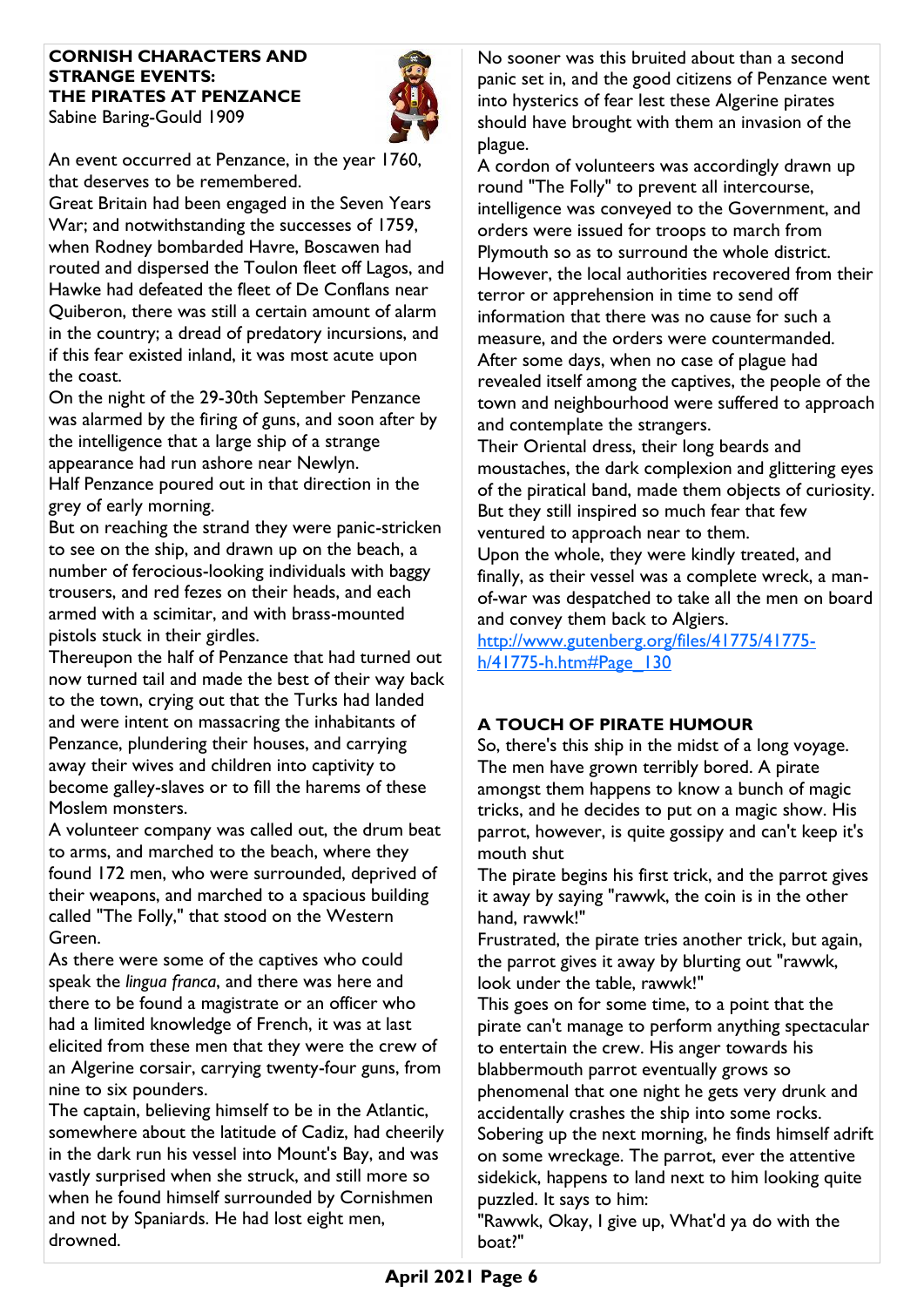# CORNISH snippets

#### **Upgrade to Newquay Airport**

It was announced recently that the Government had provided the funding to Cornwall Council to improve the airport ahead of the G7 summit in June. The money is being used to carry out works at the airport to ensure it can accommodate aircraft which will transport world leaders and their teams to Cornwall for the G7 summit which is being held at Carbis Bay.

Cornwall Council has since explained that the money is being used to strengthen and improve the lighting, taxiways and apron of the airport so that aircraft for the G7 can use the airport.

However it has now been explained that as well as meeting the requirements of the G7 the funding and improvements will also support the plans for Spaceport Cornwall.

## **Cornwall Playhouse – Gwariji Kernow.**

Hall for Cornwall has revealed its new auditorium will be named Cornwall Playhouse – Gwariji Kernow.

The announcement, which coincided with St Piran's Day, was officially made by Cornwall Council leader Julian German during a socially-distanced naming ceremony at the theatre.

Also attending was the Grand Bard of Gorsedh Kernow, Elizabeth Carne, Melennek, in celebration of the theatre's importance as a place for promoting Cornish heritage and culture.

Hall for Cornwall, Truro's listed former City Hall, is undergoing a multi-million pound transformation with a new three-tiered, 1,352 capacity auditorium at its heart and will reopen later this year.

The new auditorium, Cornwall Playhouse, will have better sightlines, acoustics and 300 more seats, giving capacity to attract high quality performances. Improved café, bar and public spaces will make the venue more welcoming.

Hall for Cornwall hopes to attract over 300,000 visitors a year.

The Hall for Cornwall operates as a charity, with all surpluses invested in working with young people, increasing the impact of Cornish creative industries, and creating co-productions with Cornish and national partners.

It was originally planned to reopen in the autumn of 2020 and then spring 2021, but construction delays caused by the coronavirus pandemic means it will open later this year, in line with latest Government guidance.

#### **Plans to resurrect Cornish tin mining site near Helston**

Exploratory work is being planned at a Cornish site which could prove to be one of the top three tin mines in the world.

As an interest in resurrecting the tin mining industry in Cornwall continues, Cornish Tin Limited – a Cornwall-based tin exploration company – is planning an initial exploration drilling programme at Great Wheal Vor at Carleen, near Helston. However, the project has caused controversy with residents' forming an action group – The Great Wheal Vor Community and Environment Group – to fight the plans.

Although very rich in copper and tin ores, Wheal Vor Mine never lived up to its expectations; during the latter part of the 19th century it had several periods of closure and an attempt to reopen it in the 1960s was not successful.

The company has commissioned and received an Ecological Impact Assessment to protect the local ecology and wildlife, and a Noise Assessment Report has been completed to make sure any drilling noise is kept within strict limits. Drilling will be carried out in full compliance with a General Permitted Development Order made by Cornwall Council.

Cornish Tin has also commissioned and received an archaeological report by the council's archaeological unit to ensure that no historic archaeological features are harmed by the proposed drilling.

#### **Boat appeared to be hovering above the water**



Images of what appears to be a hovering ship have been captured as the result of a rare optical illusion off the coast of England.

David Morris took a photo of the ship near Falmouth, Cornwall as he was walking near